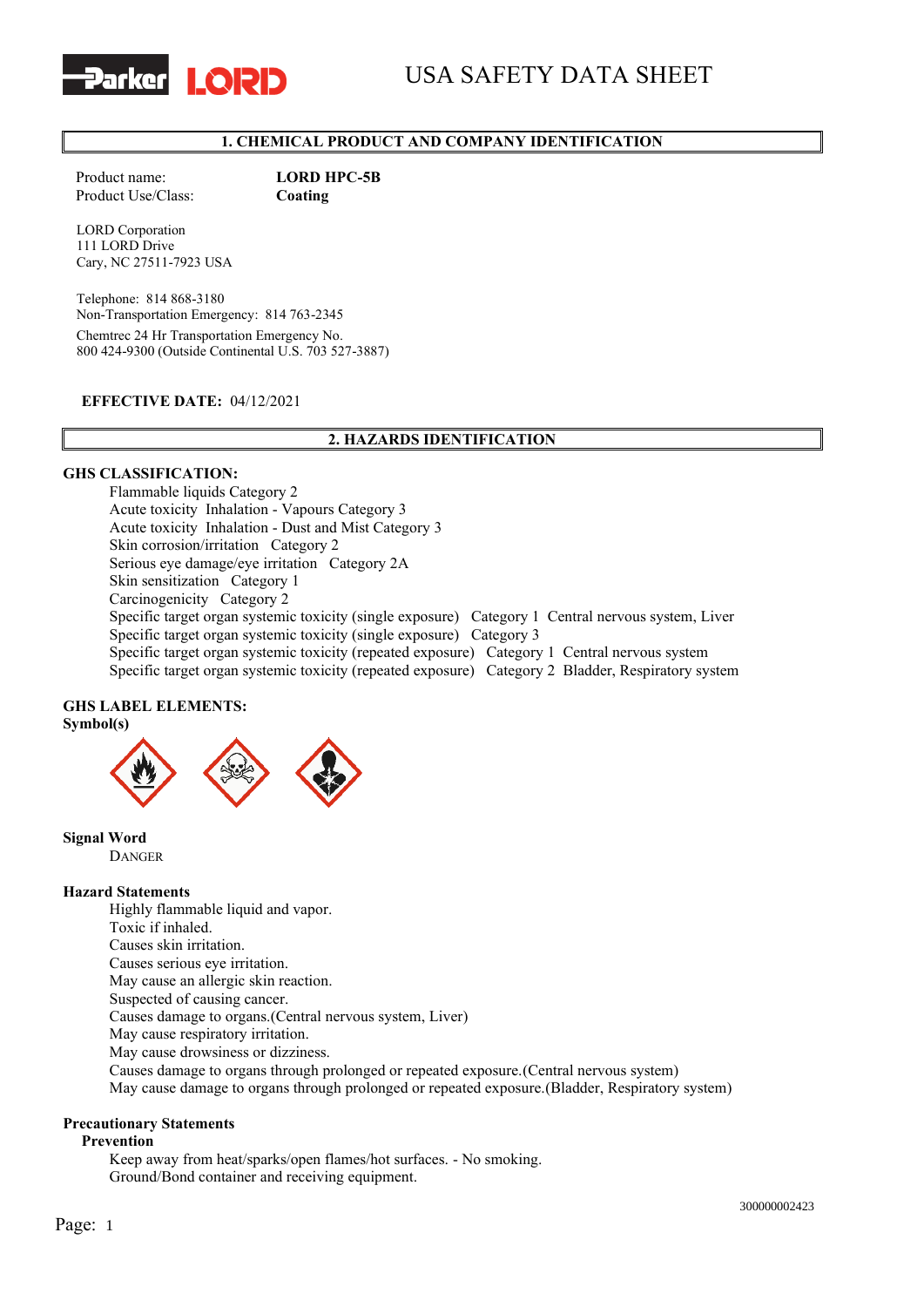Use explosion-proof electrical/ventilating/lighting equipment.

Use only non-sparking tools.

Take precautionary measures against static discharge.

Obtain special instructions before use.

Do not handle until all safety precautions have been read and understood.

Wear protective gloves/protective clothing/eye protection/face protection.

Use personal protective equipment as required.

Do not breathe dust/fume/gas/mist/vapors/spray.

Wash thoroughly after handling.

Do not eat, drink or smoke when using this product.

Use only outdoors or in a well-ventilated area.

Contaminated work clothing should not be allowed out of the workplace.

## **Response**

In case of fire: refer to section 5 of SDS for extinguishing media.

Call a POISON CENTER or doctor/physician.

Specific treatment (see supplemental first aid instructions on this label).

IF INHALED: Remove to fresh air and keep at rest in a position comfortable for breathing.

IF ON SKIN (or hair): Remove/Take off immediately all contaminated clothing. Rinse skin with water/shower.

If skin irritation or rash occurs: Get medical advice/attention.

IF IN EYES: Rinse cautiously with water for several minutes. Remove contact lenses, if present and easy to do. Continue rinsing.

## **Storage**

Store in a well-ventilated place. Keep cool. Store in a well-ventilated place. Keep container tightly closed.

Store locked up.

## **Disposal:**

Dispose of contents/container in accordance with waste/disposal laws and regulations of your country or particular locality.

## **Other Hazards:**

## **This product contains component(s) which have the following warnings; however based on the GHS classification criteria of your country or locale, the product mixture may be outside the respective category(s).**

**Acute:** Vapor harmful; may affect the brain or nervous system causing dizziness, headache or nausea. Possible irritation of the respiratory system can occur causing a variety of symptoms such as dryness of the throat, tightness of the chest, and shortness of breath. May cause central nervous system depression characterized by the following progressive steps: headache, dizziness, staggering gait, confusion, unconsciousness or coma. The silane monomer in this product may decompose to become methanol. For methanol, the OSHA PEL is 200 ppm, and the ACGIH STEL is 250 ppm (Skin). Silane monomer 1 in this product may decompose to become ethanol. For ethanol, the OSHA PEL is 1000 ppm, and the ACGIH TLV-TWA is 1000 ppm. Dermal absorption possible.May be harmful if swallowed. Ingestion is not an expected route of entry in industrial or commercial uses.

**Chronic:** May cause kidney damage. IARC has designated Methyl isobutyl ketone to be in Group 2B - possibly carcinogenic to humans. IARC has designated carbon black as Group 2B - inadequate evidence for carcinogenicity in humans, but sufficient evidence in experimental animals. In 2006 IARC reaffirmed its 1995 finding that there is "inadequate evidence" from human health studies to assess whether carbon black causes cancer in humans. Further, epidemiological evidence from well-conducted investigations has shown no causative link between carbon black exposure and the risk of malignant or non-malignant respiratory disease in humans.

| <b>Chemical Name</b>   | <b>CAS Number</b>  | Range      |  |
|------------------------|--------------------|------------|--|
| Methyl isobutyl ketone | $108 - 10 - 1$     | $80 - 85%$ |  |
| Diisobutyl ketone      | 108-83-8           | $5 - 10\%$ |  |
| Silane monomer         | <b>PROPRIETARY</b> | $1 - 5\%$  |  |
| Silane monomer 1       | <b>PROPRIETARY</b> | $1 - 5\%$  |  |
| Carbon black           | 1333-86-4          | $1 - 5\%$  |  |

# **3. COMPOSITION/INFORMATION ON INGREDIENTS**

Any "PROPRIETARY" component(s) in the above table is considered trade secret, thus the specific chemical and its exact concentration is being withheld.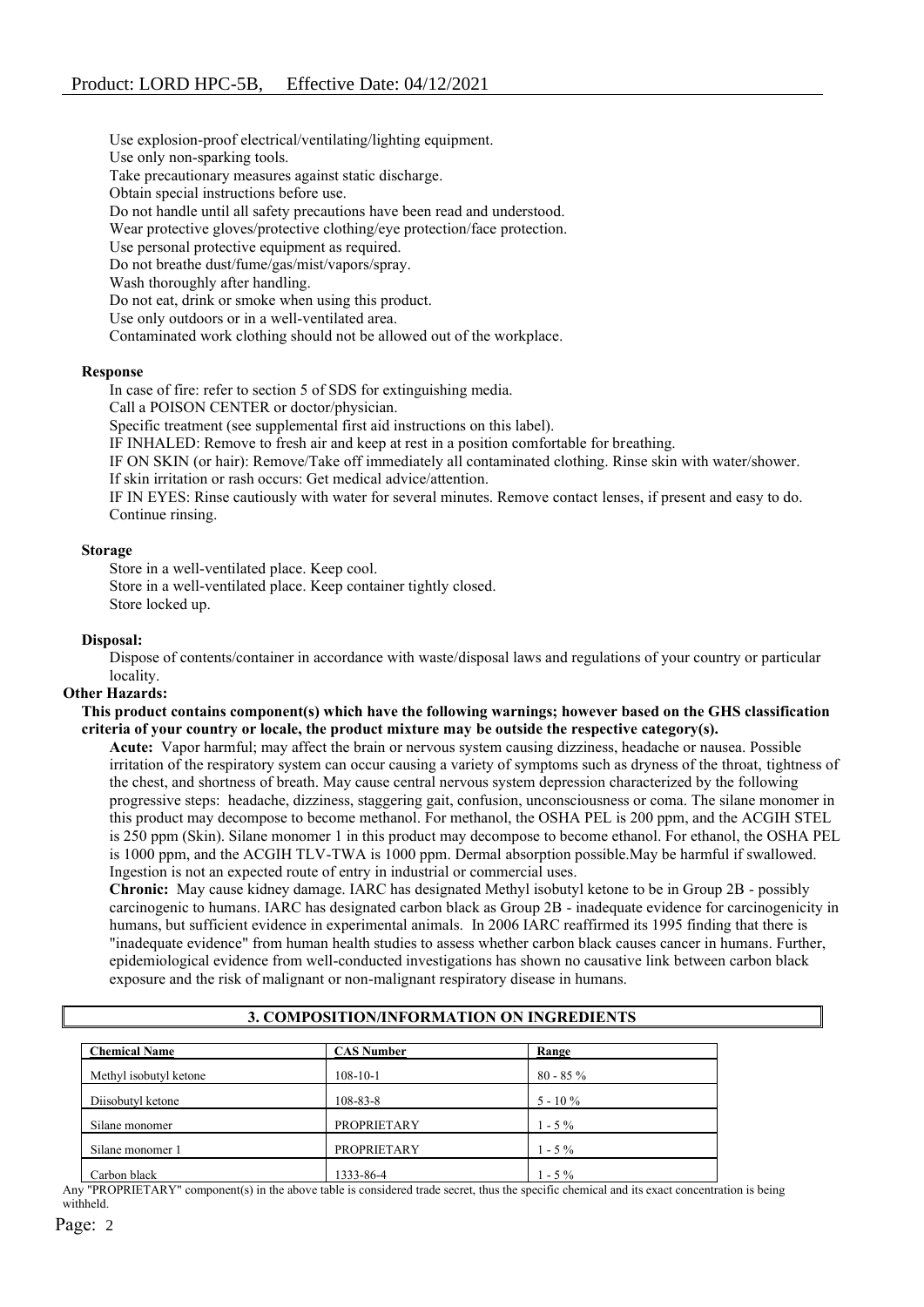## **4. FIRST AID MEASURES**

**FIRST AID - EYE CONTACT:** Flush eyes immediately with large amount of water for at least 15 minutes holding eyelids open while flushing. Get prompt medical attention.

**FIRST AID - SKIN CONTACT:** Flush contaminated skin with large amounts of water while removing contaminated clothing. Wash affected skin areas with soap and water. Get medical attention if symptoms occur.

**FIRST AID - INHALATION:** Move person to fresh air. Restore and support continued breathing. If breathing is difficult, give oxygen. Get immediate medical attention.

**FIRST AID - INGESTION:** If swallowed, do not induce vomiting. Call a physician or poison control center immediately for further instructions. Never give anything by mouth if victim is rapidly losing consciousness, unconscious or convulsing.

# **5. FIRE-FIGHTING MEASURES**

**SUITABLE EXTINGUISHING MEDIA:** Carbon Dioxide, Dry Chemical, Foam, Water Fog **UNSUITABLE EXTINGUISHING MEDIA:** Not determined for this product.

**SPECIFIC HAZARDS POSSIBLY ARISING FROM THE CHEMICAL:** Flammable liquid and vapor. Keep containers tightly closed. Isolate from heat, electrical equipment, sparks, open flame, and other sources of ignition. Closed containers may rupture when exposed to extreme heat. Use water spray to keep fire exposed containers cool. During a fire, irritating and/or toxic gases and particulate may be generated by thermal decomposition or combustion.

**SPECIAL PROTECTIVE EQUIPMENT AND PRECAUTIONS FOR FIRE-FIGHTERS:** Wear full firefighting protective clothing, including self-contained breathing apparatus (SCBA). Water spray may be ineffective. If water is used, fog nozzles are preferable.

## **6. ACCIDENTAL RELEASE MEASURES**

**PERSONAL PRECAUTIONS, PROTECTIVE EQUIPMENT AND EMERGENCY PROCEDURES:** Remove all sources of ignition (flame, hot surfaces, and electrical, static or frictional sparks). Avoid contact. Avoid breathing vapors. Use self-contained breathing equipment.

**ENVIRONMENTAL PRECAUTIONS:** Do not contaminate bodies of water, waterways, or ditches, with chemical or used container.

**METHODS AND MATERIALS FOR CONTAINMENT AND CLEANUP:** Keep non-essential personnel a safe distance away from the spill area. Notify appropriate authorities if necessary. Avoid contact. Before attempting cleanup, refer to hazard caution information in other sections of the SDS form. Contain and remove with inert absorbent material.

## **7. HANDLING AND STORAGE**

**HANDLING:** Keep closure tight and container upright to prevent leakage. Ground and bond containers when transferring material. Avoid skin and eye contact. Wash thoroughly after handling. Avoid breathing of vapor or spray mists. Do not handle until all safety precautions have been read and understood. Empty containers should not be re-used. Use with adequate ventilation. Because empty containers may retain product residue and flammable vapors, keep away from heat, sparks and flame; do not cut, puncture or weld on or near the empty container. Do not smoke where this product is used or stored.

**STORAGE:** Do not store or use near heat, sparks, or open flame. Store only in well-ventilated areas. Do not puncture, drag, or slide container. Keep container closed when not in use. Refer to OSHA 29CFR Part 1910.106 "Flammable and Combustible Liquids" for specific storage requirements.

**INCOMPATIBILITY:** Strong acids, bases, and strong oxidizers.

## **8. EXPOSURE CONTROLS/PERSONAL PROTECTION**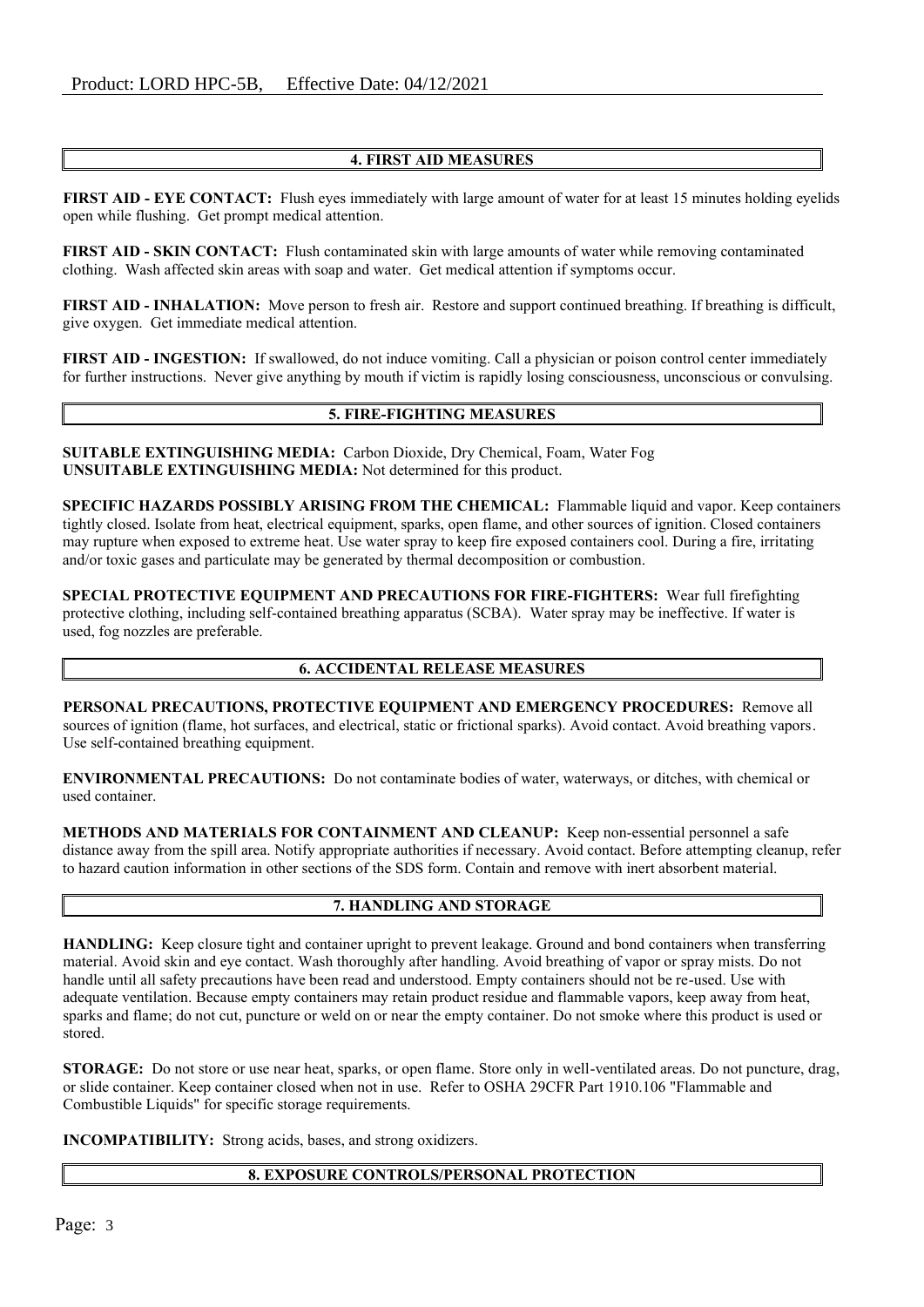| <b>Chemical Name</b>   | <b>ACGIH TLV-</b><br><b>TWA</b> | <b>ACGIH TLV-</b><br><b>STEL</b> | <b>OSHA PEL-</b><br>TWA         | <b>OSHA PEL-</b><br><b>CEILING</b> | <b>Skin</b> |
|------------------------|---------------------------------|----------------------------------|---------------------------------|------------------------------------|-------------|
| Methyl isobutyl ketone | $50$ ppm                        | 75 ppm                           | $410 \text{ mg/m}$<br>$100$ ppm | N.E.                               | N.A.        |
| Diisobutyl ketone      | $25$ ppm                        | N.E.                             | $290 \text{ mg/m}$<br>$50$ ppm  | N.E.                               | N.A.        |
| Silane monomer         | N.E.                            | N.E.                             | N.E.                            | N.E.                               | N.A.        |
| Silane monomer 1       | N.E.                            | N.E.                             | N.E.                            | N.E.                               | N.A.        |
| Carbon black           | $3 \text{ mg/m}$                | N.E.                             | $3.5 \text{ mg/m}$              | N.E.                               | N.A.        |

# **COMPONENT EXPOSURE LIMIT**

N.A. - Not Applicable, N.E. - Not Established, S - Skin Designation

**Engineering controls:** Sufficient ventilation in pattern and volume should be provided in order to maintain air contaminant levels below recommended exposure limits. Caution: Solvent vapors are heavier than air and collect in lower levels of the work area. Sufficient ventilation (using explosion-proof equipment) should be provided to prevent flammable vapor/air mixtures from accumulating.

## **PERSONAL PROTECTION MEASURES/EQUIPMENT:**

**RESPIRATORY PROTECTION:** Use a NIOSH approved chemical/mechanical filter respirator designed to remove a combination of particulates and organic vapor if occupational limits are exceeded. For emergency situations, confined space use, or other conditions where exposure limits may be greatly exceeded, use an approved air-supplied respirator. For respirator use observe OSHA regulations (29CFR 1910.134) or use in accordance with applicable laws and regulations of your country or particular locality.

**SKIN PROTECTION:** Use neoprene, nitrile, or rubber gloves to prevent skin contact.

**EYE PROTECTION:** Use safety eyewear including safety glasses with side shields and chemical goggles where splashing may occur.

**OTHER PROTECTIVE EQUIPMENT:** Use disposable or impervious clothing if work clothing contamination is likely. Remove and wash contaminated clothing before reuse.

**HYGIENIC PRACTICES:** Wash hands before eating, smoking, or using toilet facility. Do not smoke in any chemical handling or storage area. Food or beverages should not be consumed anywhere this product is handled or stored. Wash thoroughly after handling.

# **9. PHYSICAL AND CHEMICAL PROPERTIES**

Typical values, not to be used for specification purposes.

| <b>ODOR:</b>                      | Solvent                | <b>VAPOR PRESSURE:</b>        | N.D.                                 |
|-----------------------------------|------------------------|-------------------------------|--------------------------------------|
| <b>APPEARANCE:</b>                | Black                  | <b>VAPOR DENSITY:</b>         | Heavier than Air                     |
| <b>PHYSICAL STATE:</b>            | Liquid                 | <b>LOWER EXPLOSIVE LIMIT:</b> | $0.8\%$ (V)                          |
| <b>FLASH POINT:</b>               | 60 °F, 15 °C Setaflash | <b>UPPER EXPLOSIVE LIMIT:</b> | $7.5\%$ (V)                          |
|                                   | Closed Cup             |                               |                                      |
| <b>BOILING RANGE:</b>             | 114 - 169 °C           | <b>EVAPORATION RATE:</b>      | Faster than n-butyl-<br>acetate.     |
| <b>AUTOIGNITION TEMPERATURE:</b>  | N.D.                   | <b>DENSITY:</b>               | $0.83$ g/cm3 $(6.88 \text{ lb/gal})$ |
| <b>DECOMPOSITION TEMPERATURE:</b> | N.D.                   | VISCOSITY, DYNAMIC:           | $\geq$ 20 mPa.s @ 25 °C              |
| <b>ODOR THRESHOLD:</b>            | N.D.                   | VISCOSITY, KINEMATIC:         | $≥24$ mm2/s @ 25 °C                  |
| <b>SOLUBILITY IN H2O:</b>         | Partially Soluble      | <b>VOLATILE BY WEIGHT:</b>    | 91.80 %                              |
| pH:                               | N.A.                   | <b>VOLATILE BY VOLUME:</b>    | 93.43 %                              |
| <b>FREEZE POINT:</b>              | N.D.                   | <b>VOC CALCULATED:</b>        | 6.32 lb/gal, $757$ g/l               |
| <b>COEFFICIENT OF WATER/OIL</b>   | N.D.                   |                               |                                      |
| <b>DISTRIBUTION:</b>              |                        |                               |                                      |

**LEGEND:** N.A. - Not Applicable, N.E. - Not Established, N.D. - Not Determined

# **10. STABILITY AND REACTIVITY**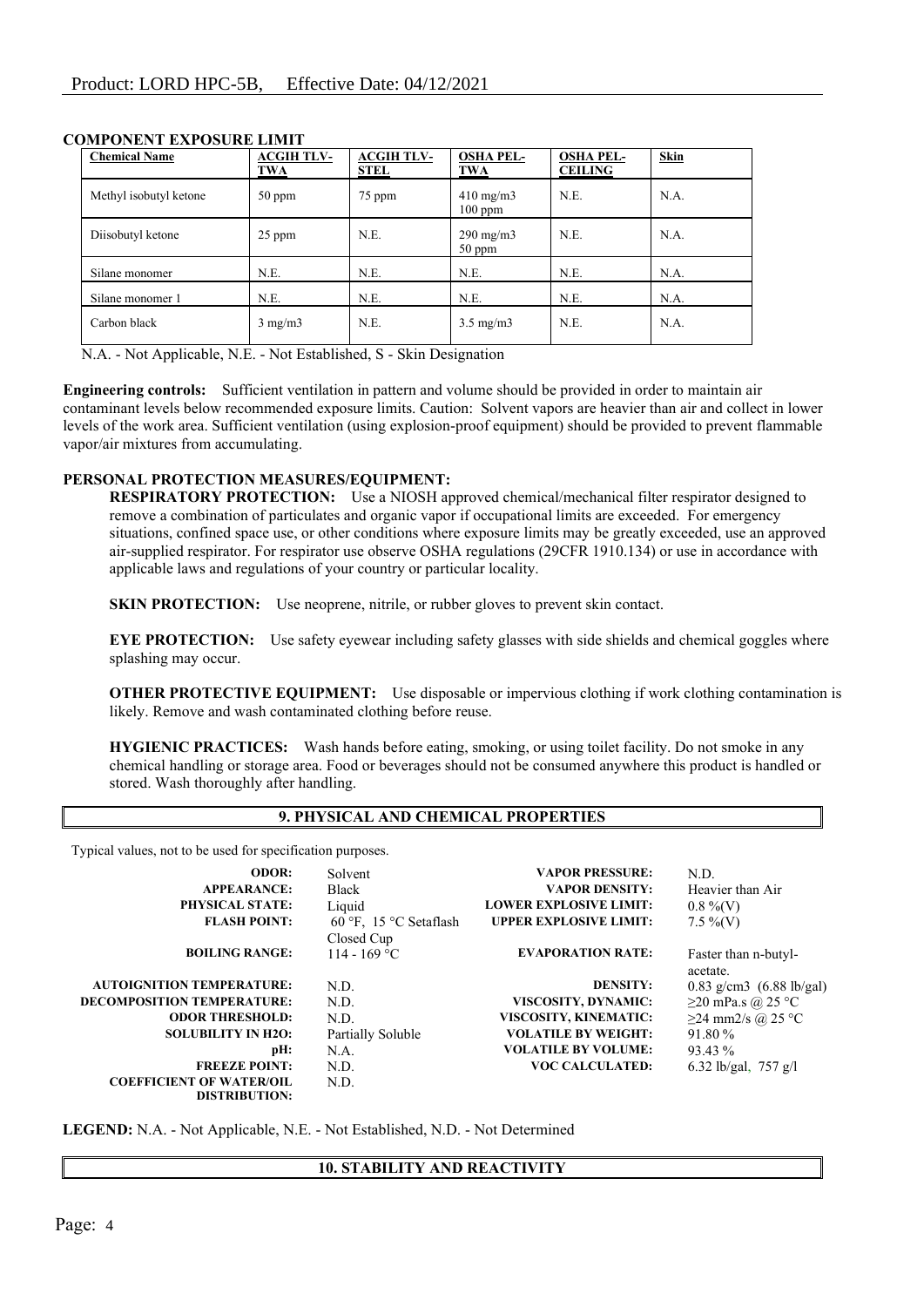**HAZARDOUS POLYMERIZATION:** Hazardous polymerization will not occur under normal conditions.

**STABILITY:** Product is stable under normal storage conditions.

**CONDITIONS TO AVOID:** High temperatures. Sources of ignition.

**INCOMPATIBILITY:** Strong acids, bases, and strong oxidizers.

**HAZARDOUS DECOMPOSITION PRODUCTS:** Carbon monoxide, carbon dioxide, Oxides of nitrogen, Oxides of silicon

## **11. TOXICOLOGICAL INFORMATION**

**EXPOSURE PATH:** Refer to section 2 of this SDS.

**SYMPTOMS:** Refer to section 2 of this SDS.

#### **TOXICITY MEASURES:**

| <b>Chemical Name</b>   | <b>LD50/LC50</b>                                                       |
|------------------------|------------------------------------------------------------------------|
| Methyl isobutyl ketone | Oral LD50: Rat 2,080 mg/kg                                             |
|                        | Dermal LD50: Rabbit 3,000 mg/kg                                        |
|                        | Inhalation LC50: Rat 2000 - 4000 ppm/4 h Inhalation LC50: Rat 8.3 mg/l |
|                        | /4 h                                                                   |
| Diisobutyl ketone      | Oral LD50: Rat $5,750$ mg/kg                                           |
|                        | Dermal LD50: Rabbit 16 g/kg                                            |
|                        | Inhalation LC50: Rat $>2300$ ppm/4 h                                   |
| Silane monomer         | Oral LD50: Rat $7340 \mu L/kg$                                         |
|                        | Dermal LD50: Rabbit 3360 µL/kg                                         |
|                        | LC50: rat $16.8 \text{ mg}/1/4 \text{ h}$                              |
| Silane monomer 1       | Oral LD50: Rat $1,780$ mg/kg                                           |
|                        | Dermal LD50: Rabbit 4 mL/kg                                            |
|                        | Dermal LD50: Rabbit 4,290 mg/kg                                        |
|                        | Inhalation LC50: $\text{Rat} > 7.35 \text{ mg/l}$ /4 h                 |
| Carbon black           | Oral LD50: $\text{Rat} > 15,400 \text{ mg/kg}$                         |
|                        | Dermal LD50: Rabbit $>$ 3 g/kg                                         |
|                        | GHS LC50 (vapour): Acute toxicity point estimate 55 mg/l               |

**Germ cell mutagenicity:** No classification proposed

**Carcinogenicity:** Category 2 - Suspected of causing cancer. Components contributing to classification: Methyl isobutyl ketone.

**Reproductive toxicity:** No classification proposed

# **12. ECOLOGICAL INFORMATION**

#### **ECOTOXICITY:**

| <b>Chemical Name</b>   | <b>Ecotoxicity</b>                                              |
|------------------------|-----------------------------------------------------------------|
| Methyl isobutyl ketone | Fish: Pimephales promelas 496 - 514 mg/l96 h flow-through       |
|                        | Invertebrates: Daphnia magna 170 mg/l48 h                       |
|                        | Plants: Pseudokirchneriella subcapitata 400 mg/l96 h            |
| Diisobutyl ketone      | Fish: Oncorhynchus mykiss 140 mg/196 h semi-static              |
|                        | Plants: Pseudokirchneriella subcapitata 100 mg/l96 h            |
| Silane monomer         | Fish: Oncorhynchus mykiss (rainbow trout) 191 mg/196 h Static   |
|                        | Oncorhynchus mykiss 191 mg/196 h Not specified                  |
|                        | Invertebrates: Daphnia magna (Water flea) 168.7 mg/148 h Static |
| Silane monomer 1       | Fish: Danio rerio > 934 mg/l96 h semi-static                    |
| Carbon black           | N.D.                                                            |

**PERSISTENCE AND DEGRADABILITY:** Not determined for this product.

**BIOACCUMULATIVE:** Not determined for this product.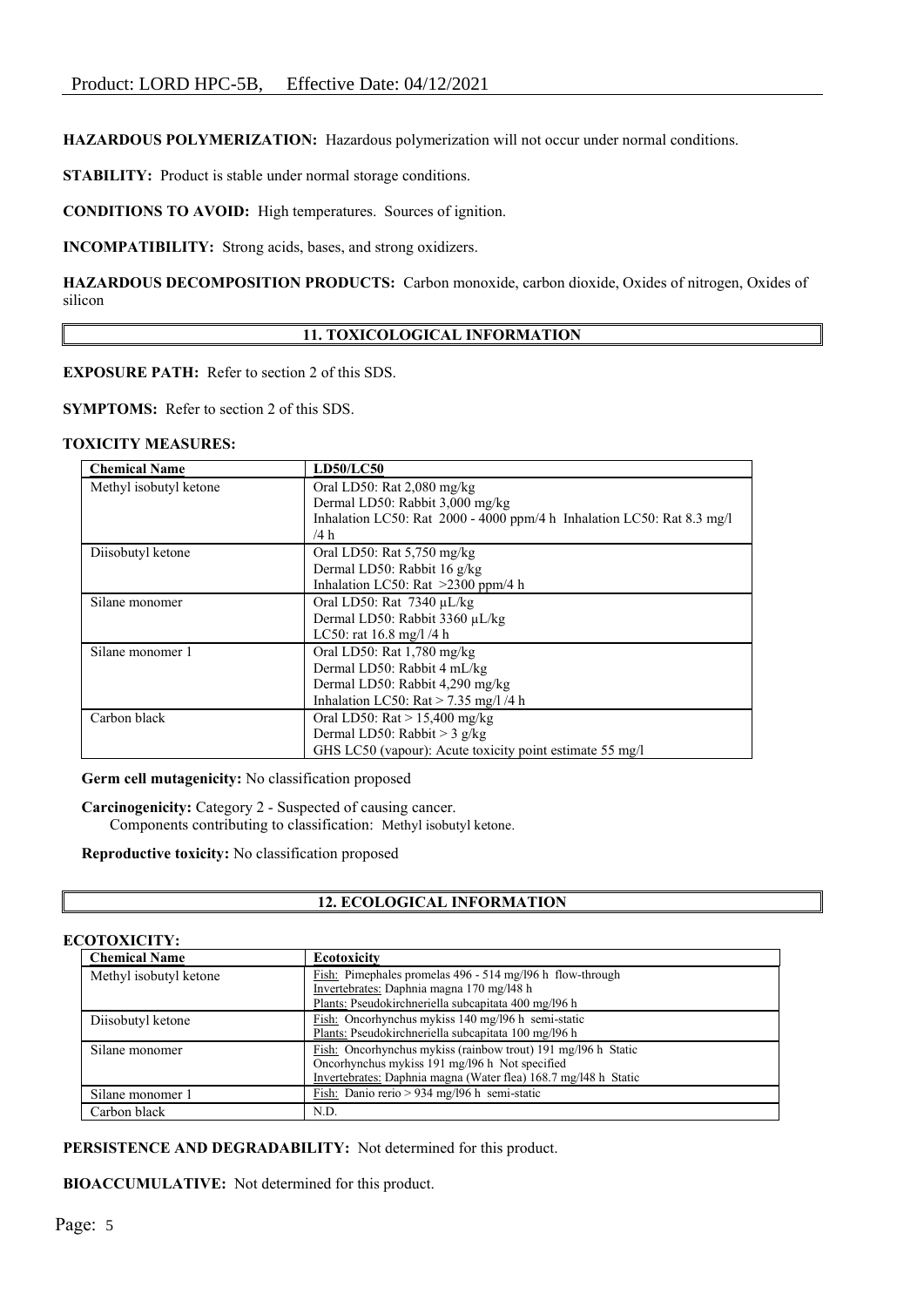# **MOBILITY IN SOIL:** Not determined for this product.

## **OTHER ADVERSE EFFECTS:** Not determined for this product.

#### **13. DISPOSAL CONSIDERATIONS**

**DISPOSAL METHOD:** Disposal should be done in accordance with Federal (40CFR Part 261), state and local environmental control regulations. If waste is determined to be hazardous, use licensed hazardous waste transporter and disposal facility.

#### **14. TRANSPORT INFORMATION**

| <b>US DOT Road</b>                      |       |
|-----------------------------------------|-------|
| <b>Proper Shipping Name:</b>            | Paint |
| <b>Hazard Class:</b>                    | 3     |
| SECONDARY HAZARD:                       | None  |
| <b>UN/NA Number:</b>                    | 1263  |
| <b>Packing Group:</b>                   | H     |
| <b>Emergency Response Guide Number:</b> | 128   |
| <b>IATA Cargo</b>                       |       |
| <b>PROPER SHIPPING NAME:</b>            | Paint |
| <b>Hazard Class:</b>                    | 3     |
| <b>HAZARD CLASS:</b>                    | None  |
| <b>UN NUMBER:</b>                       | 1263  |
| <b>PACKING GROUP:</b>                   | H     |
| EMS:                                    | 3L    |
| <b>IMDG</b>                             |       |
| <b>PROPER SHIPPING NAME:</b>            | Paint |
| <b>Hazard Class:</b>                    | 3     |
| <b>HAZARD CLASS:</b>                    | None  |
| <b>UN NUMBER:</b>                       | 1263  |
| <b>PACKING GROUP:</b>                   | П     |
| EMS:                                    | F-E   |
|                                         |       |

The listed transportation classification applies to non-bulk shipments. It does not address regulatory variations due to changes in package size, mode of shipment or other regulatory descriptors. For the most accurate shipping information, refer to your transportation/compliance department.

| <b>15. REGULATORY INFORMATION</b> |  |
|-----------------------------------|--|
|-----------------------------------|--|

# **U.S. FEDERAL REGULATIONS: AS FOLLOWS:**

#### **SARA SECTION 313**

This product contains the following substances subject to the reporting requirements of Section 313 of Title III of the Superfund Amendment and Reauthorization Act of 1986 and 40 CFR part 372.:

| <b>Chemical Name</b>   | <b>CAS Number</b> | Weight % Less Than |
|------------------------|-------------------|--------------------|
| Methyl isobutyl ketone | 108-10-1          | 85.0 %             |

## **TOXIC SUBSTANCES CONTROL ACT:**

#### **INVENTORY STATUS**

The chemical substances in this product are on the active TSCA Section 8 Inventory or exempt.

#### **EXPORT NOTIFICATION**

This product contains the following chemical substances subject to the reporting requirements of TSCA 12(B) if exported from the United States: